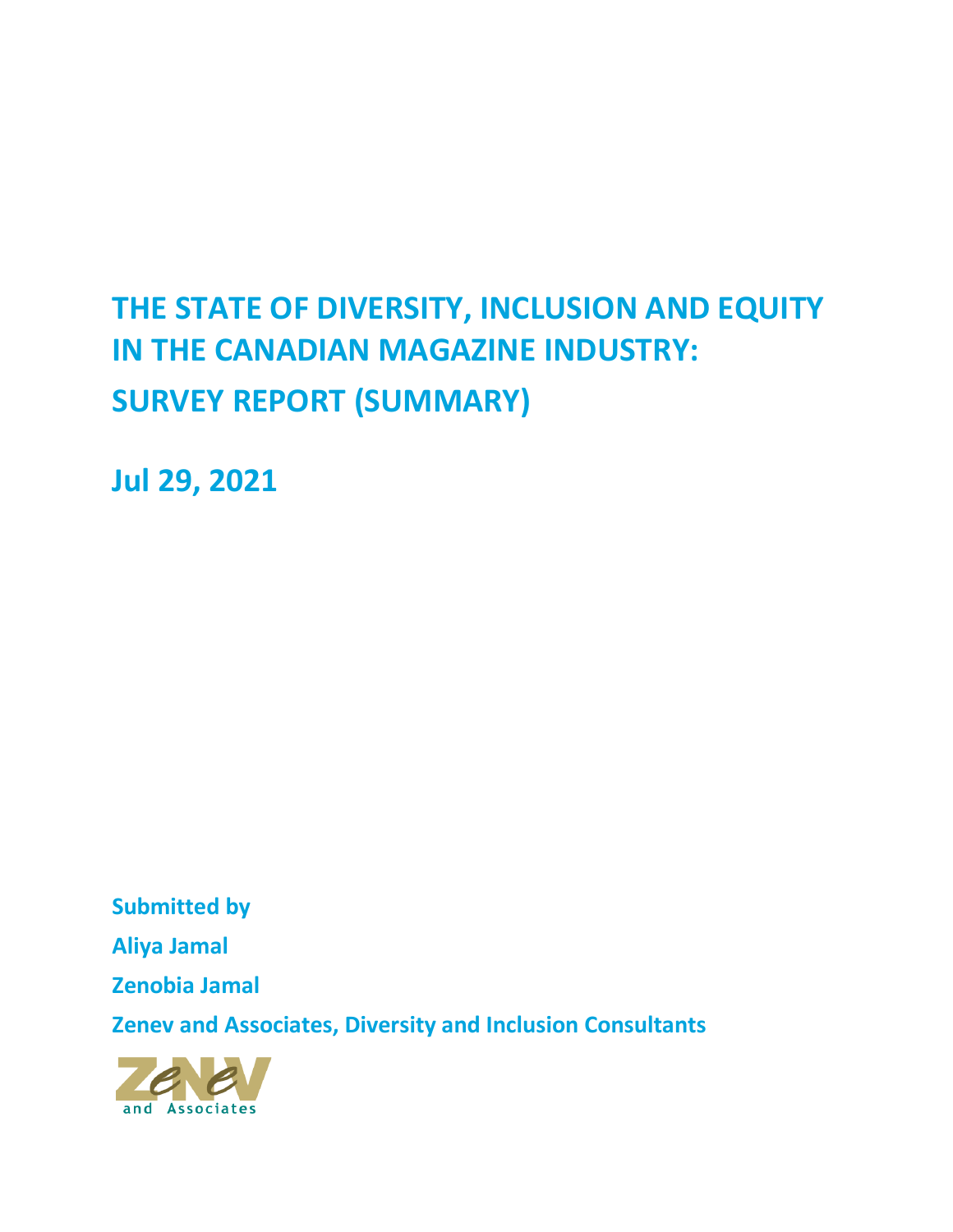# Acknowledgements

This project has been made possible by the Government of Canada and Creative BC.



We would also like to acknowledge the following people for contributing to the survey design:

Dana Inkster, President & CEO, EM Workshop Inc. Gary Garland, Gary Garland Consulting Jessica Johns, Managing Editor, Room magazine Melanie Rutledge, Executive Director, Magazines Canada Nicolas Rondeau Lapierre, Directeur General, Association Québécoise des Éditeurs de Magazines (*AQEM*), Éditeur, Les Éditions Multi-Concepts Inc. Omar Mouallem, Writer and Journalist



The Alberta Magazine Publishers Association (AMPA) sustains a healthy magazine industry by serving the people who publish, create, print and distribute a uniquely Albertan view of the world. We're a classroom, a forum, a newsletter, an advocate and a united voice for magazine publishers in this province. We support Alberta magazines through promotion, advancement and practical programs that foster professional development and industry growth. [albertamagazines.com](https://albertamagazines.com/)

AMPA is situated on Treaty 7 territory, home of the Kainai, Piikani, Siksika, Tsuut'ina, Stoney Nakoda Nations and the Métis Nation, Region 3.



Founded in 1993, the Magazine Association of BC is a member-driven, not-for-profit organization which believes in the interconnected cultural and economic value of a vital British Columbia magazine publishing industry. MagsBC works to foster an environment where new magazines are nurtured, established magazines are supported and magazine staff are able to develop their skills.

We acknowledge that the Magazine Association of BC carries out its work on the unceded territory of the Coast Salish Peoples, including the territories of the xʷməθkwəy̓əm (Musqueam), Skwxwú7mesh (Squamish), and Salílwata?/Selilwitulh (Tsleil-Waututh) First Nations. [magsbc.com](https://magsbc.com/)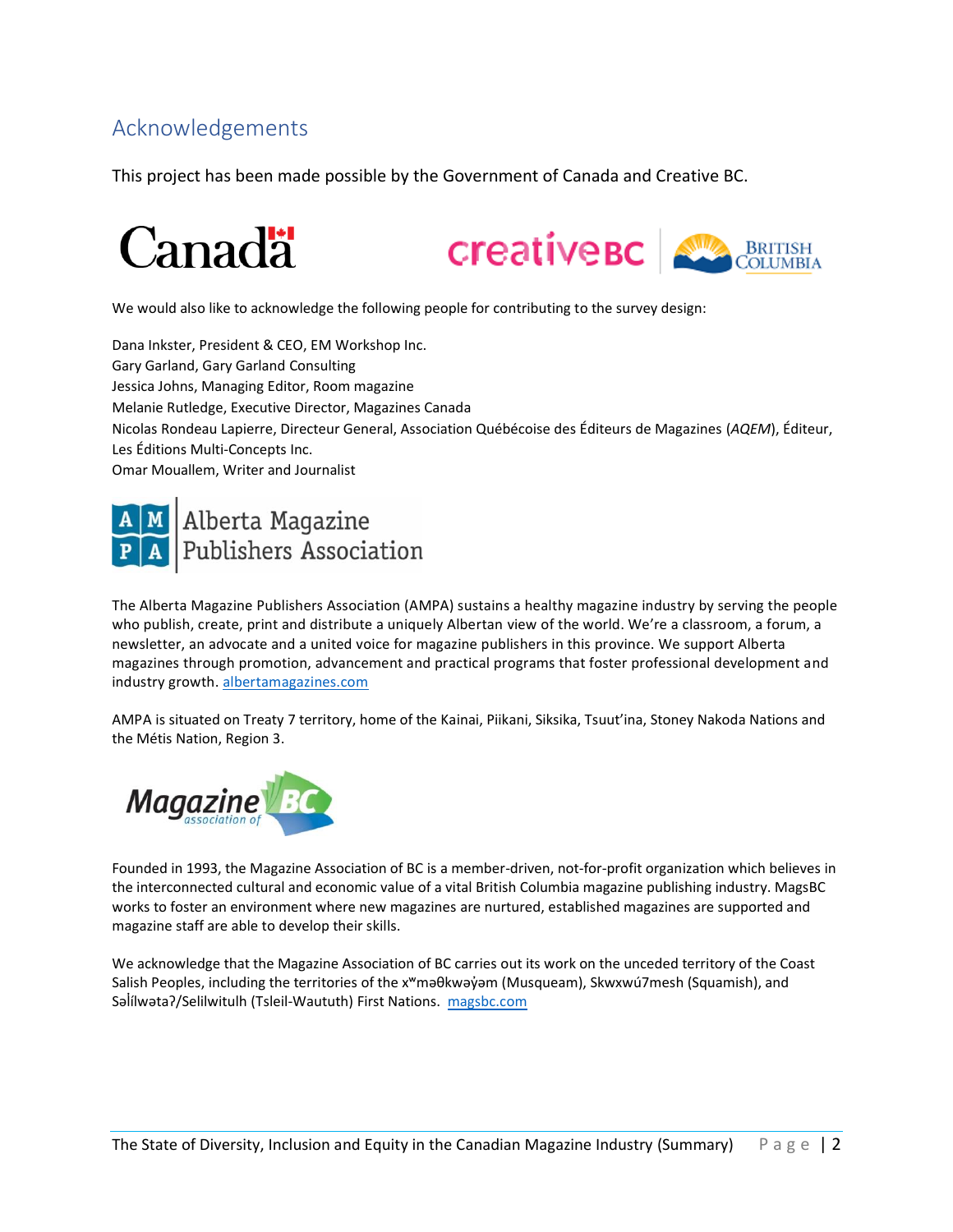# The project

The Alberta Magazine Publishers Association (AMPA) and the Magazine Association of BC (MagsBC) would like to support its membership and the magazine industry to be more diverse, inclusive and equitable. To that end, AMPA and MagsBC partnered to administer a Canada-wide survey on equity, diversity and inclusion (EDI) in the magazine industry. The goal of the survey was to gather information on:

- (i) how diverse and inclusive magazine organizations and the magazine industry are
- (ii) the challenges that magazine organizations face in becoming more diverse, inclusive and equitable
- (iii) the strategies that organizations have implemented to become more diverse, inclusive and equitable and to ensure that content represents diverse voices and perspectives.

# What we did

We conducted an online cross-Canada survey in English and French with magazine publishing companies and individuals working in the industry, including owners, publishers, staff, contractors and freelancers. 378 people responded to the survey, 153 on behalf of a magazine organization and 225 as individuals. The survey was widely circulated via emails to members of magazine associations, magazine association newsletters and website and social media posts. However, the challenges that the COVID-19 pandemic created for the magazine industry may have affected the response rate.

A series of quantitative and qualitative (open-ended) questions asked respondents about diversity, inclusion and equity in their own organization(s) and in the magazine industry overall. To assess whether people's responses differed according to their individual characteristics or the type of organization they represented, we also asked a series of individual and organizational demographic questions. This report summarizes the findings of that survey.

# What we found

For the most part, respondents felt that the magazine industry faces some serious challenges to reaching the important goal of being diverse, equitable and inclusive, although people shared a range of opinions on the importance of equity, diversity and inclusion (EDI), the current state of EDI and what magazine organizations should do to promote it.

# *Inclusion and equity in the magazine industry*

45% of respondents said that they felt the magazine industry is not inclusive and equitable. 28% said that it was inclusive and equitable and 27% were not sure. Generally, people from equityseeking groups (ESGs) were less likely to feel that the industry was inclusive and equitable.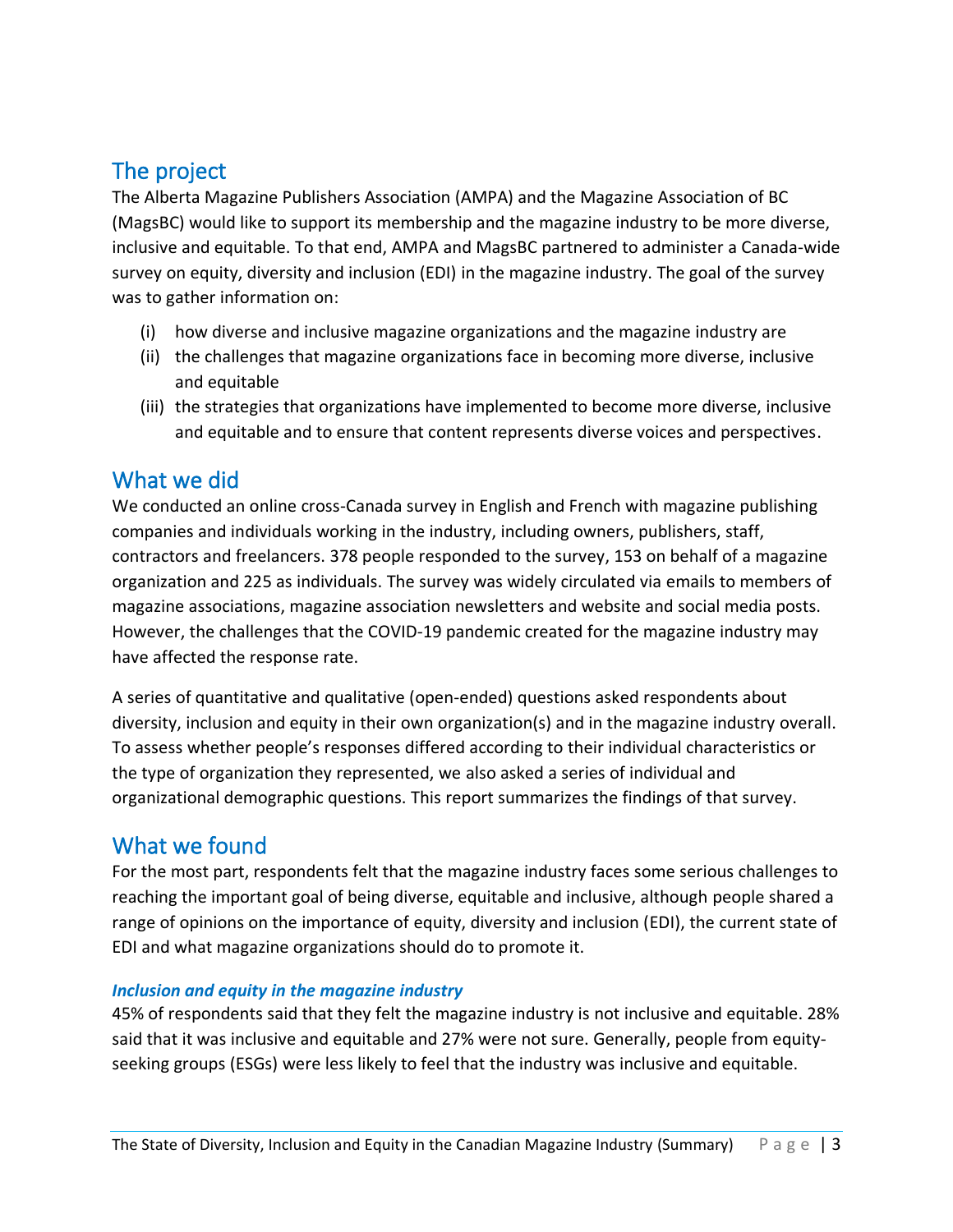Organization size also affected perceptions; the smaller an organization was, the more likely a respondent was to think that the industry was inclusive and equitable.



**Figure 1: Inclusion and equity in the magazine industry**

Many respondents noted that "equity, inclusion and diversity are areas that have long been overlooked in the magazine industry" and that there is no excuse to continue practices that are inequitable and exclusionary. However, some respondents cautioned that doing work on EDI is complex. Given that discrimination and oppression are the result of long-standing historical and current forces, EDI-related change requires committed action over time. Actions taken must be more than cosmetic; they must address the deep structural components of an organization.

# *Organizational commitment and action*

Although 82% of respondents agreed that diversity and inclusion were important to the organizations they worked for, only 70% felt that their organizations demonstrated a commitment to EDI and another 70% said that their organizations had taken concrete steps to promote EDI. 47% of respondents said that their organizations faced barriers to EDI.

Respondents noted that their organizations were at widely different places in their commitment to and action on EDI. We identified four levels of organizational commitment in the responses. One group of respondents said that their organizations were deeply committed to EDI and that this mandate guided all their actions and decisions. Others noted that their organizations were committed to working on addressing EDI and that industry-wide, "there seems to be an earnest push towards equity across the board," but that progress is slow and more change is needed. A third group noted that even though EDI is a stated priority in their organization, commitment has not been followed by visible action or the allocation of resources to implement concrete strategies. A fourth group of respondents noted that a complete lack of organizational commitment to EDI was preventing change. Some of these people described an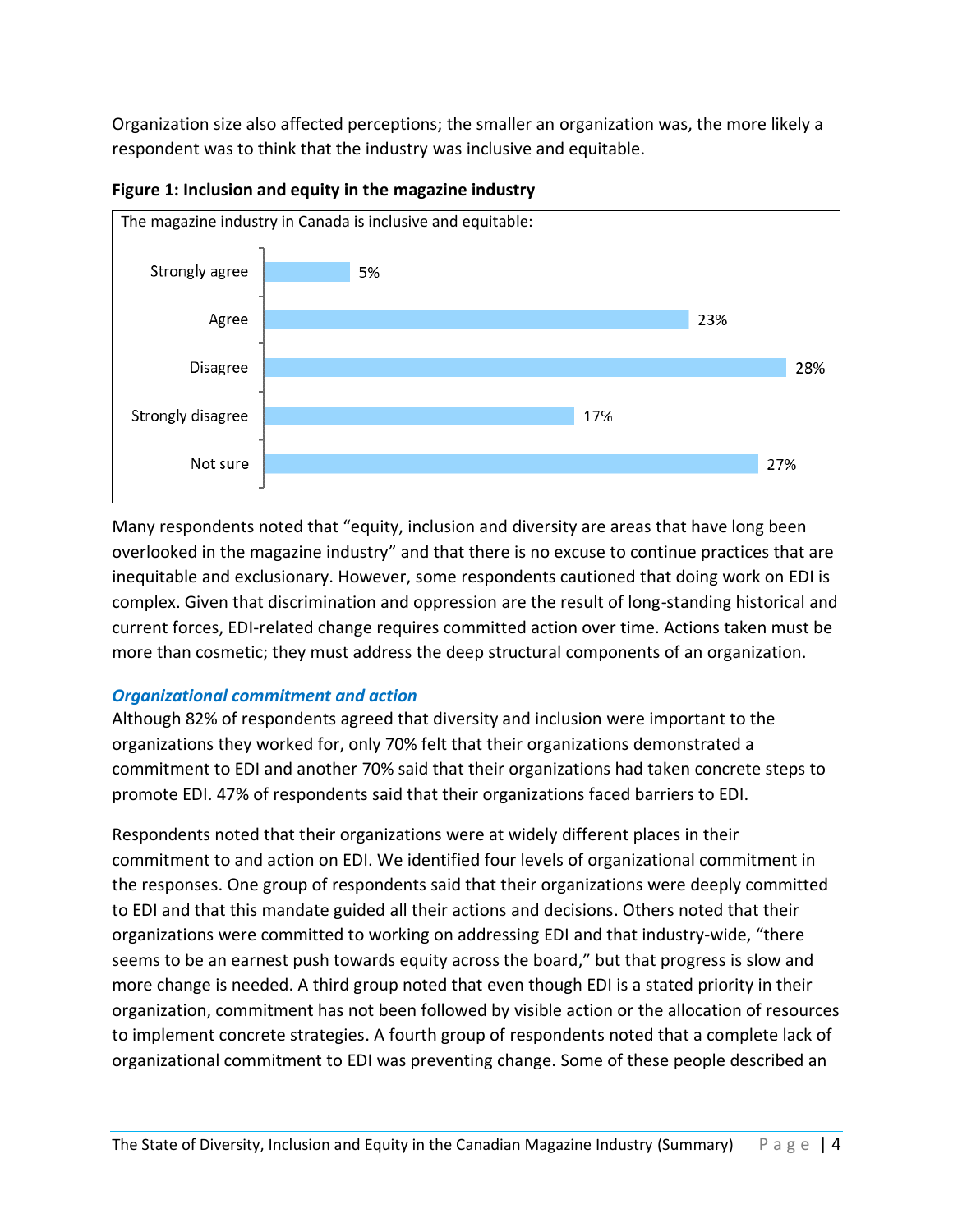organizational climate in which some individuals, most often from ESGs, are committed to EDI and try to make changes but face significant resistance from leadership or colleagues.



#### **Figure 2: EDI in organizations**

# *Representation and recruitment in the magazine workforce*

Respondents saw having a diverse, equitable and inclusive workforce as key to promoting EDI in their organization and across the industry. As one noted, "The thing that has been the most significant for us is to have editorial board and staff members who come from diverse backgrounds and have a desire to have the magazine better reflect the society in which it publishes. Direct and immediate change came from this."

However, when asked whether people who work in the magazine industry currently reflect the diversity of society, 56% of respondents disagreed, 26% agreed, and 17% were not sure. Respondents from ESGs and those with less decision making authority (e.g. staff, freelancers) were more likely to think the workforce is not representative.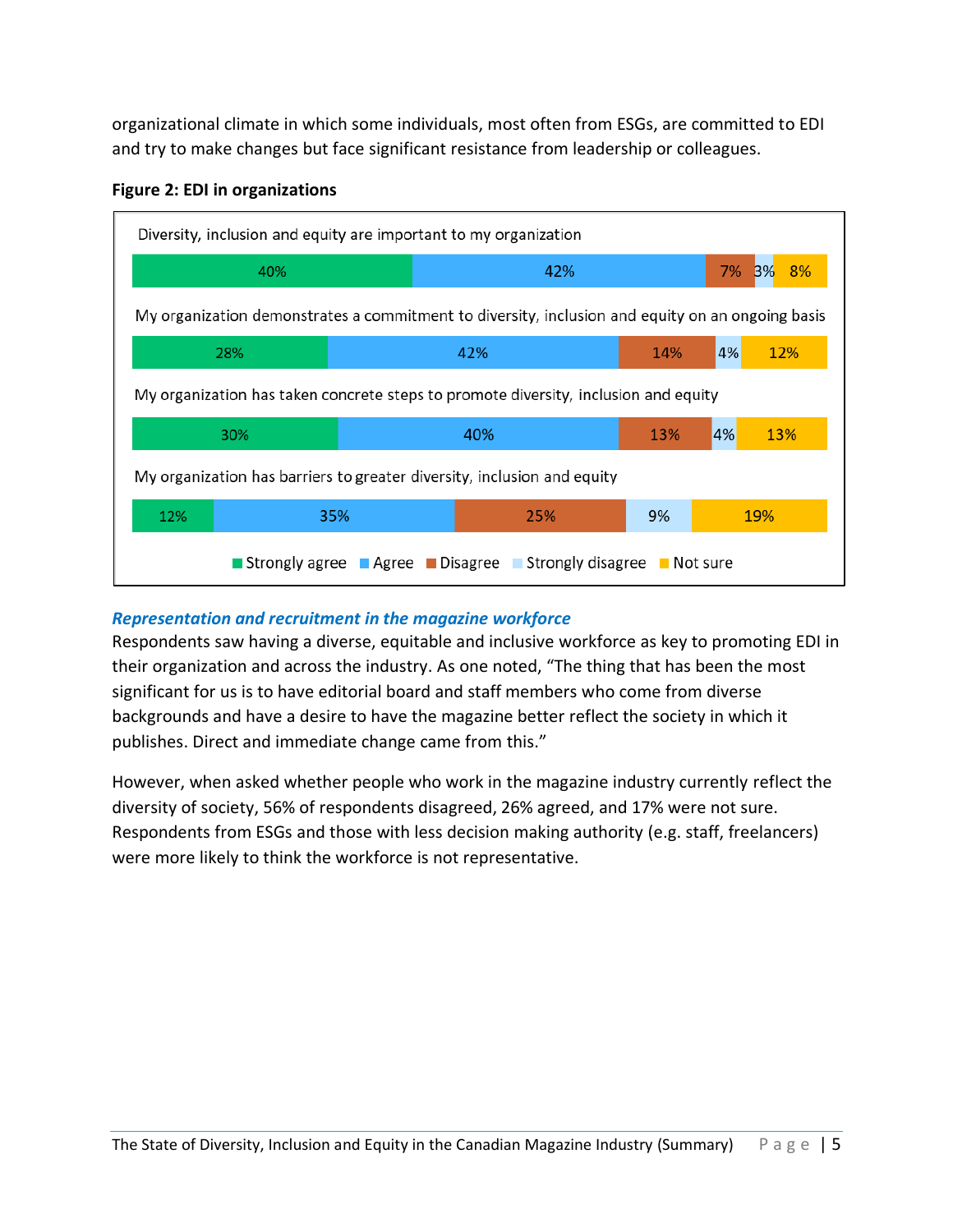### **Figure 3: Representation in the magazine industry**



On the other hand, some respondents told us that the industry and their own organizations were very representative of the diversity of society, either because everyone is welcomed regardless of their background or because specific efforts are made to promote EDI.

# Barriers to a representative workforce

Respondents described a range of barriers to a representative workforce in the magazine industry. 64% of respondents said that staff, contractors and freelancers from ESGs could get a position in their organization just as easily as people from non-ESGs. However, a number also discussed the barriers ESGs face to entering the industry, including bias and discrimination in hiring along the lines of gender, race, and age. Respondents recounted situations where "only White males got promotions and women weren't often hired due to 'potential pregnancies'" and experiences of "being rejected for full-time employment based upon my age."

Respondents described an entrenched culture in magazine organizations in which White men occupy leadership positions and most often hire and promote other White men. This homogeneity is exacerbated when editors or managers look for writers or staff from among their personal networks, which limits the pool of potential talent.

Even when people from ESGs manage to get into the industry, it is difficult to get promoted into leadership, and staff from ESGs are not intentionally supported to move into these positions. One person commented: "Editorial magazines are mainly White because upper level management are White and BIPOC [Black, Indigenous and people of colour] employees can get to middle management but never higher than that." However, many respondents asserted that in order for the industry as a whole to become more equitable, diverse and inclusive, it is essential that people from ESGs be promoted into leadership so they are in a position to make important organizational change. As one said, "New generation of diverse leadership needed. ESG members need to be in charge. Let them lead."

# Challenges to recruitment of ESGs

The vast majority of respondents agreed that it was important for magazine organizations to hire staff and contractors from ESGs (90%) and to work with freelancers from ESGs (89%).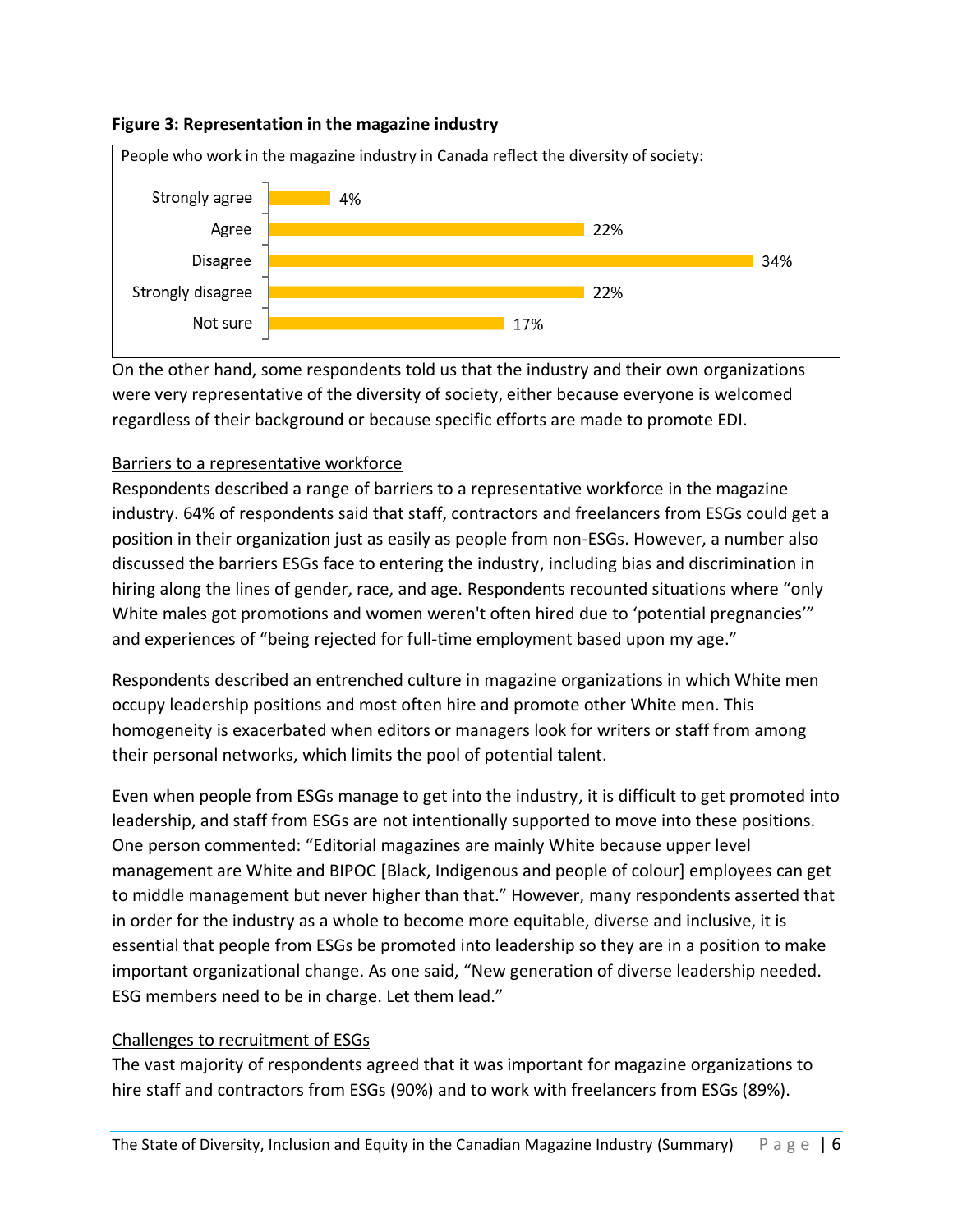However, 44% told us that their organizations face challenges when recruiting people from ESGs. A lack of funds and low turnover in most organizations means that there are few available positions for new hires from ESGs. Small magazines also have few leadership positions into which to promote people from ESGs.

Many respondents described how the low-paying and precarious nature of work in the industry means that only people with privilege – often White and middle-class – can afford to work in jobs where they are underpaid or put in unpaid time. This restricts who has access to the training opportunities necessary to enter the industry: only those with privilege can afford to take unpaid or low-paying opportunities early in their career.



**Figure 4: Recruiting from equity seeking groups**

Other respondents noted that it was hard to hire from ESGs because organizations don't know how to connect with candidates. Many magazines lack relationships with equity-seeking communities and organizations that want to reach out sometimes don't have the resources to do it: "As an editor of a small arts publication with limited resources and staff, it takes time to scout, contact, and start a dialogue with a new writer from an equity-seeking group."

Respondents also said that the industry needs a larger talent pool of contributors from ESGs to draw from. This is harder for niche publications or magazines in homogenous rural communities, which are even less likely to find qualified staff from ESGs who can write about the content area.

Where formal hiring processes do exist, they rarely prioritize EDI. However, sometimes there are no policies. Smaller magazines especially "often have no real HR department or policies in place, allowing publishers and upper management to overlook diversity and inclusion."

# Some progress on recruitment

Despite these barriers, a number of respondents shared what their organizations are doing to build EDI in their workforce. 65% of respondents said their organizations make an intentional effort to work with people from ESGs, although larger organizations were more likely to do this than smaller ones. Some have set and report regularly on targets for diversity among staff, contributors, volunteers and board members. Other organizations have taken time to assess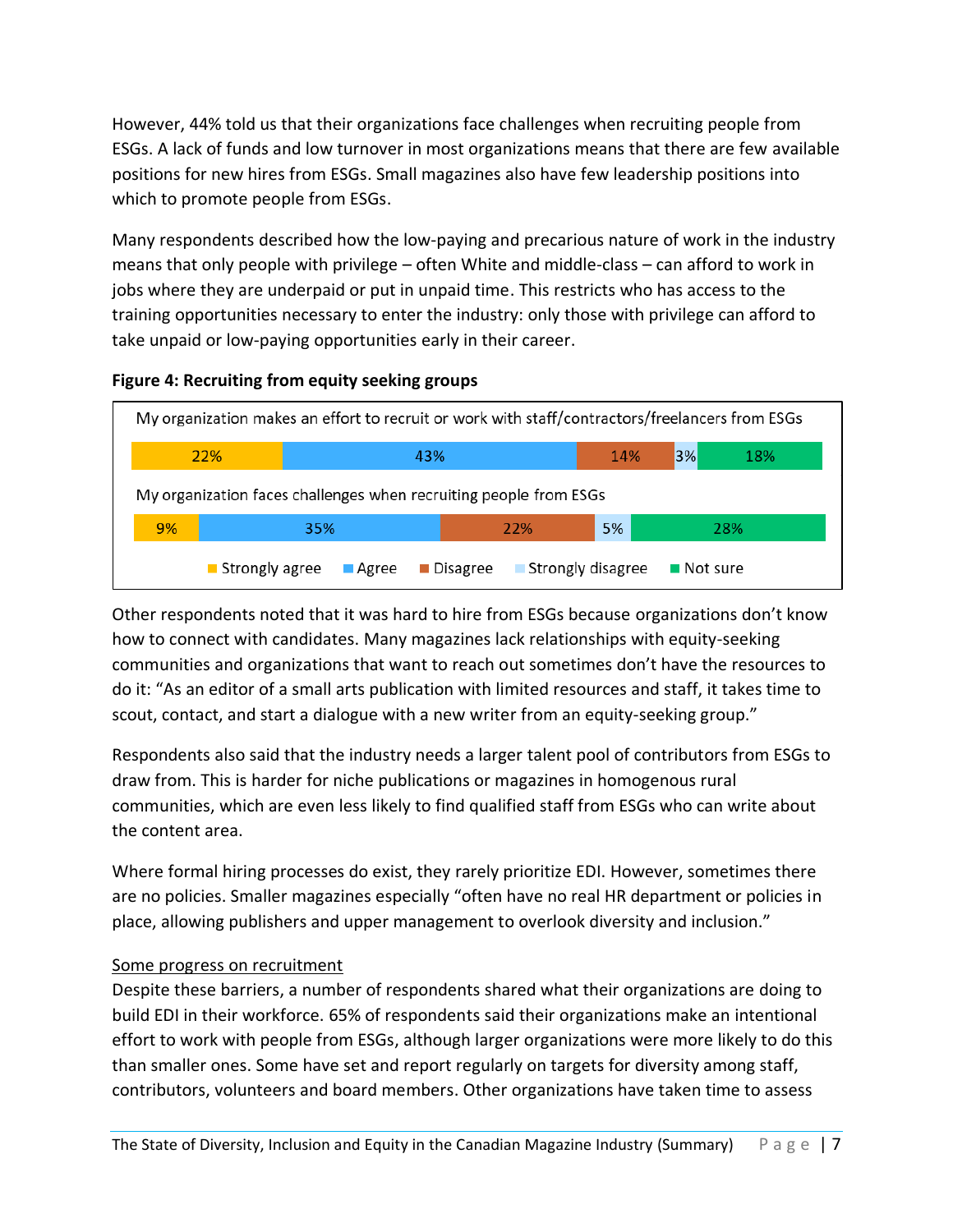"how certain aspects of our hiring processes can preclude hiring and promotion of people from equity seeking groups" and made changes to those processes.

# *Workplace inclusion*

When asked about their experiences of inclusion in their own organizations, respondents – both those from ESGs and non-ESGs – generally said that they feel valued and respected in the workplace. However, older and White people were more likely than younger or BIPOC people to feel that they are given equitable opportunities for advancement or that they can bring up incidents of inequity without fear of negative consequences.



#### **Figure 5: Workplace experiences**

Around a quarter of respondents reported that they had experienced barriers to inclusion (28%) or discrimination (24%) in a past or current publishing-related workplace. Genderqueer and non-binary people and women were more likely than men, and Black respondents were more likely than other racial/ethnic groups, to report discrimination and barriers to inclusion.

When incidents of discrimination happen in their organizations, 58% of respondents agreed that appropriate steps are taken to address the issue and 57% said that they are generally resolved effectively. However, approximately 30% of respondents were not sure if this was the case, pointing to a need for more transparent processes for dealing with exclusion and discrimination.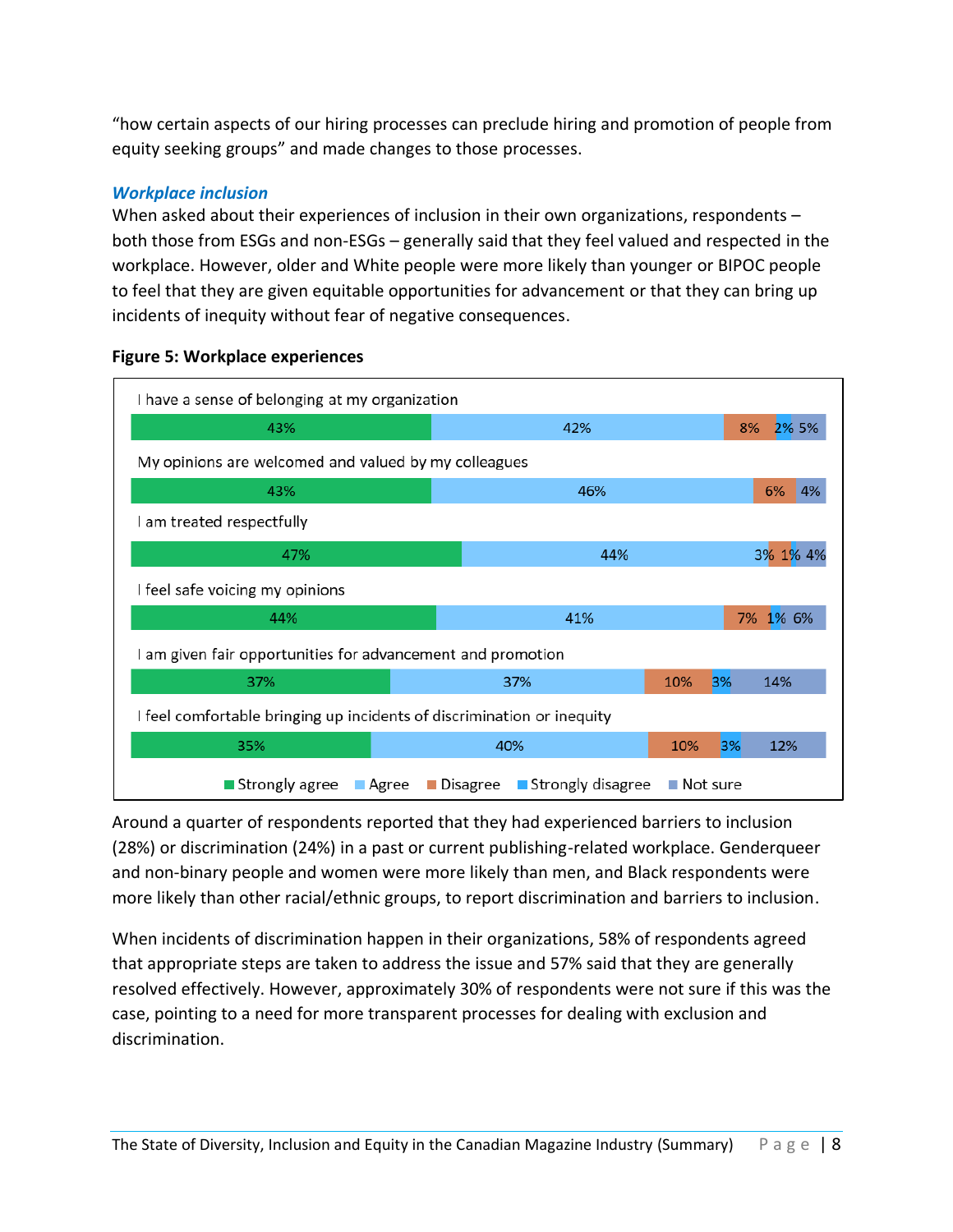



# **Figure 7: Diversity of magazine publications**



A number of respondents told us that they had never witnessed discrimination in their organization: "What I will say is in my decades of experience in the industry I have yet to personally see anyone fired, mistreated, refused a job, paid less, paid more or any of that based upon their demographic. In my world, you are paid X-cents per word or X-dollars per hour, regardless who you are. But that is only MY experience, of course."

# *Magazine content diversity*

91% of respondents agreed that it is important to ensure that magazine content reflects the interest of diverse readers and 88% agreed that magazines should be relevant to readers from ESGs. However, only 35% of respondents believed that the editorial content of Canadian publications currently reflects the diversity of society, while 49% did not.

83% of people said that their organization currently works to ensure that magazine content reflects the diversity of its readers. Many respondents told us that working with contributors from ESGs was their main strategy for diversifying content; 72% said that they intentionally seek out content written by people from ESGs. For some organizations, trying to publish more content by people from ESGs merely involves making it clear that they welcome all writers and are committed to inclusion. For others it involves using concrete strategies to increase the diversity of writers and regularly measuring their progress. For example, "Our first 3 issues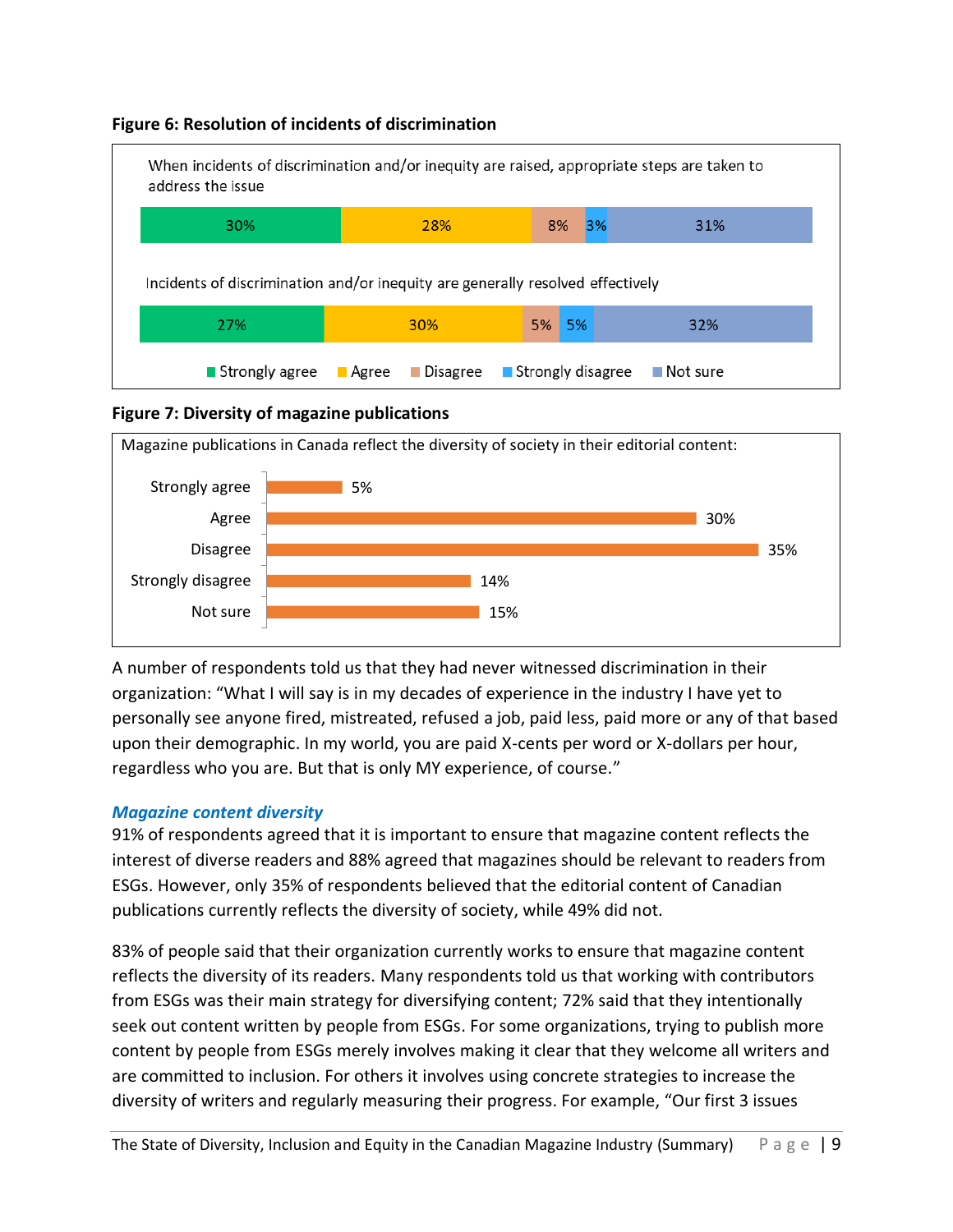averaged about 50% contributors from equity-seeking groups, and our most recent issue surpassed that standard, with more than 60% of contributors coming from racialized groups, with additional representation from other equity-seeking intersections."

47% of respondents reported that their organization has barriers that make it challenging to ensure the perspectives of ESGs are represented in content, although 36% said they faced no such barriers. Some challenges involved the culture of the magazine industry, which values certain kinds of mainstream narratives but marginalizes stories coming from ESGs. Others talked about attempting to diversify content but facing resistance from leadership or colleagues. Respondents who worked at some niche publications had particular challenges, noting that because their readers are not diverse and not interested in diversity, "there is active resistance to making room for diverse authors."



### **Figure** 8**: Diversity of magazine content – organizational efforts**

#### *Industry-wide EDI issues*

EDI issues exist against the stark backdrop of an industry struggling to stay alive. As one person asked, "How do you improve diversity, inclusion and equity in an already dying magazine and journalism industry?" Magazines that are surviving find that "it's a challenge to prioritize diversity for many reasons. Most publishers are small, with small budgets and little time" to shift internal policies, change hiring practices and invest in new content producers.

Some respondents noted that the insularity of an industry made up of predominantly White organizations creates an exclusionary culture that is resistant to change. The industry also exists within a social and cultural context that shapes the norms within organizations so that even when organizations make progress on EDI, they sometimes come up against external barriers like public attitudes that make their work harder.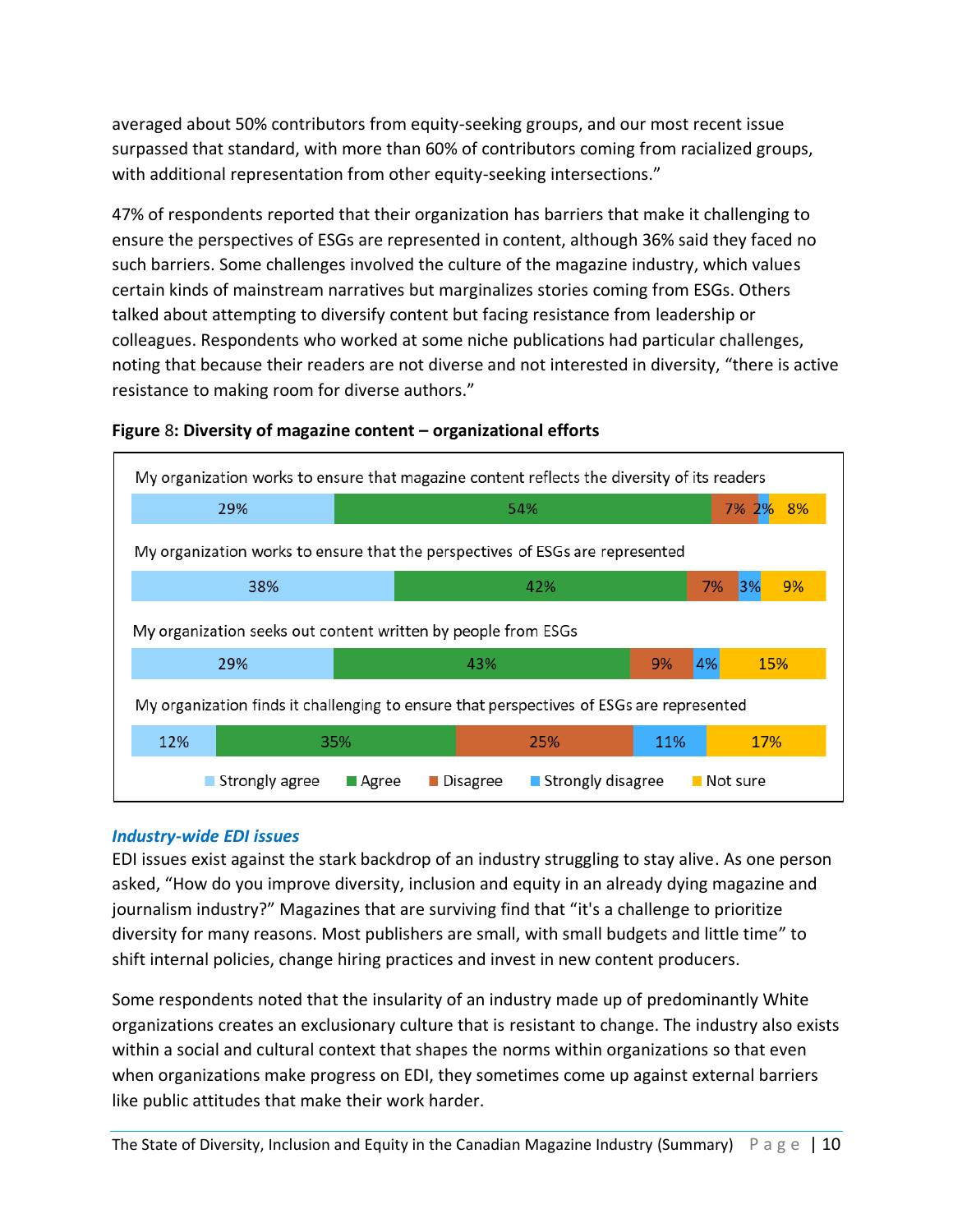### *EDI is not a problem in the magazine industry*

A number of respondents told us that exclusion and discrimination is not a problem in the magazine industry in Canada and that focusing on EDI was unimportant or offensive. The most common concern about applying EDI to hiring and promotion was that it would compromise quality: "I hire writers, sales people, production people based on their qualifications, not their gender, sexual preference or anything else. Qualifications matter most." Some called the idea of hiring solely on the basis of a candidate's membership in an ESG "reverse discrimination."

In terms of magazine content, a few respondents worried about the tension between principles of EDI and objectivity, arguing that focusing on EDI in content production introduces bias into the story, to the detriment of journalistic integrity.

A number of respondents told us that EDI was not important or achievable in their niche publications. Niche magazines survive by being relevant to a small group of people, and if their audience is not diverse, staff and contributors don't need to be.

# Suggested strategies for change

Respondents provided a number of suggestions for promoting and enhancing EDI in the magazine industry. The following is a summary of those suggestions.

### *Organizational Commitment and Action*

- $\Box$  Secure organizational commitment to EDI and create a plan of action.
- $\Box$  Build organizational infrastructure, such as policies, practices or an EDI committee.
- $\Box$  Engage staff and leadership in training and education to increase awareness about barriers to inclusion at an organization and how to promote EDI in all activities.

#### *Representation and Recruitment*

- $\Box$  Improve human resources policies and processes to remove barriers and prioritize hiring and promoting people from ESGs.
- $\Box$  Increase the supply of qualified people from ESGs in the industry by providing information on how to enter the industry, offering opportunities to gain specialized industry skills and hosting fairly paid internships and job placements.
- $\Box$  Build relationships with ESGs and communicate your organization's commitment to EDI.
- $\Box$  Create databases for candidates from ESGs and job boards for posting opportunities.
- $\Box$  Go beyond your usual networks in hiring staff and contributors and work against nepotism in the industry.
- $\Box$  Hire new people from ESGs, especially into permanent positions, and pay them according to fair, consistent and transparent wage structures.